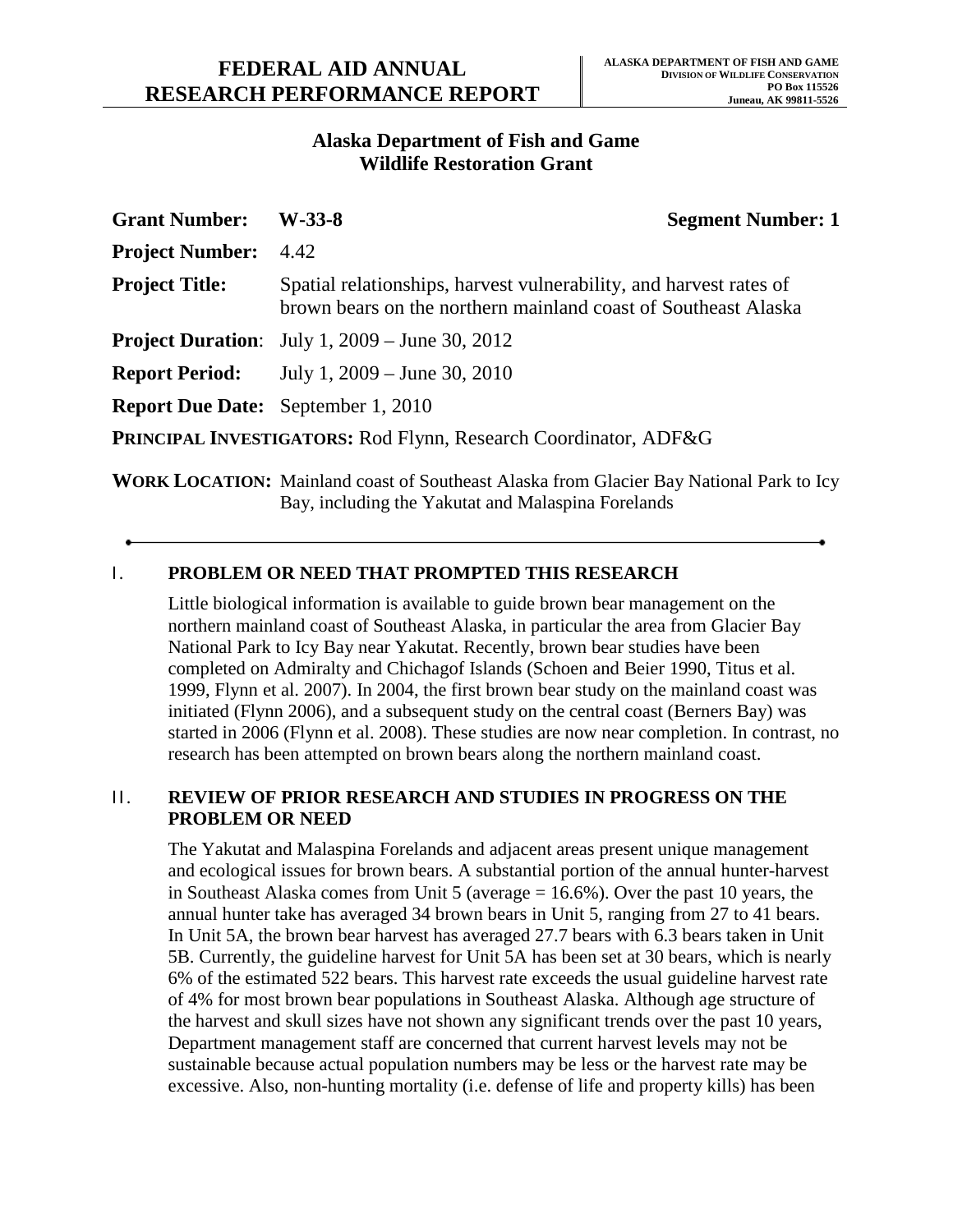#### 4.43 Spatial relationships, harvest vulnerability, and harvest rates of brown bears on the northern mainland coast of Southeast Alaska

FY10 Progress Annual Report

significant in some years. In 2003, 11 additional bears were killed; raising total brown bear mortality to 37, which was well above the guideline of 30 bears.

# **APPROACHES USED AND FINDINGS RELATED TO THE OBJECTIVES AND TO PROBLEM OR NEED**

The objective of this project is to provide information on the brown bear population in the northern mainland coast of Southeast Alaska. These studies will provide information on the spatial relationships, harvest vulnerability, and harvest rates of brown bears in a portion of Unit 5. The results from these studies will be analyzed and reported to provide managers with appropriate population information with which to develop management strategies for brown bears in the area.

Beginning in early summer, up to 25 adult brown bears will be captured by darting from a helicopter along the beach or by foot-snaring along salmon streams (Flynn et al. 2007). The bears will be injected with Telazol® (Fort Dodge Animal Health, Fort Dodge, Iowa, USA) for immobilization at a dosage of 7-10 mg/kg estimated body weight. All captured bears will be measured, ear-tagged, and a GPS collars attached. In order to collect frequent, precise bear locations, GPS-equipped collars (Telonics Models TGW-3600, 3700, 3790, or 4700, Telonics, Mesa, AZ) will be deployed on all captured adult brown bears. GPS receivers in the collars will be set to collect location fixes every 30 minutes from deployment until November 15. In order to conserve battery life during the denning period, the fix acquisition rate will switch to 1 fix per day until April 1, and then return to the original acquisition rate. GPS locations, along with temperature and activity information, will be stored in the unit's on-board memory. Other captured bears, including black bears, will be processed, marked with ear tags, and then released.

Each collar will be equipped with a standard VHF transmitter, so they can be located by traditional radiotelemetry. Also, collars will be equipped with a timed, self-release mechanism. The collars will be set to self-release 12-18 months after deployment. Within a few days after a scheduled release, we will locate each collar using fixed-winged aircraft to determine its location. Once a collar has released, we will use a helicopter or airplane to retrieve the collar. In the office, we will download the stored GPS fix locations on a PC computer using Telonics software. Home range areas will be determined for each bear using minimum convex polygon and fixed kernel methods available in the GIS. Probability utilization distributions will be calculated for each bear using fixed kernel methods (Millspaugh et al. 2006). A resource selection analysis model (RSA; Manly et al. 2002) will be constructed for each sex by season with habitat and physiographic features as explanatory variables.

For all captures, samples of ear tissue resulting from the insertion of the ear tag will be collected for DNA analysis. Also, hair samples with intact roots will be collected. The tissue samples will be placed in 95% ethanol for storage. Hair specimens will be air dried, placed in a paper envelope, and then stored in a dry environment. Additional DNA samples will be collected from the population of bears by placing hair traps along salmon-spawning streams and beach areas. Each hair trap will consist of a modified neck snare with 3 lengths of barbed wire attached to the snare cable. At the end of the season, the hair samples along with tissue samples collected from live-captured and hunter-killed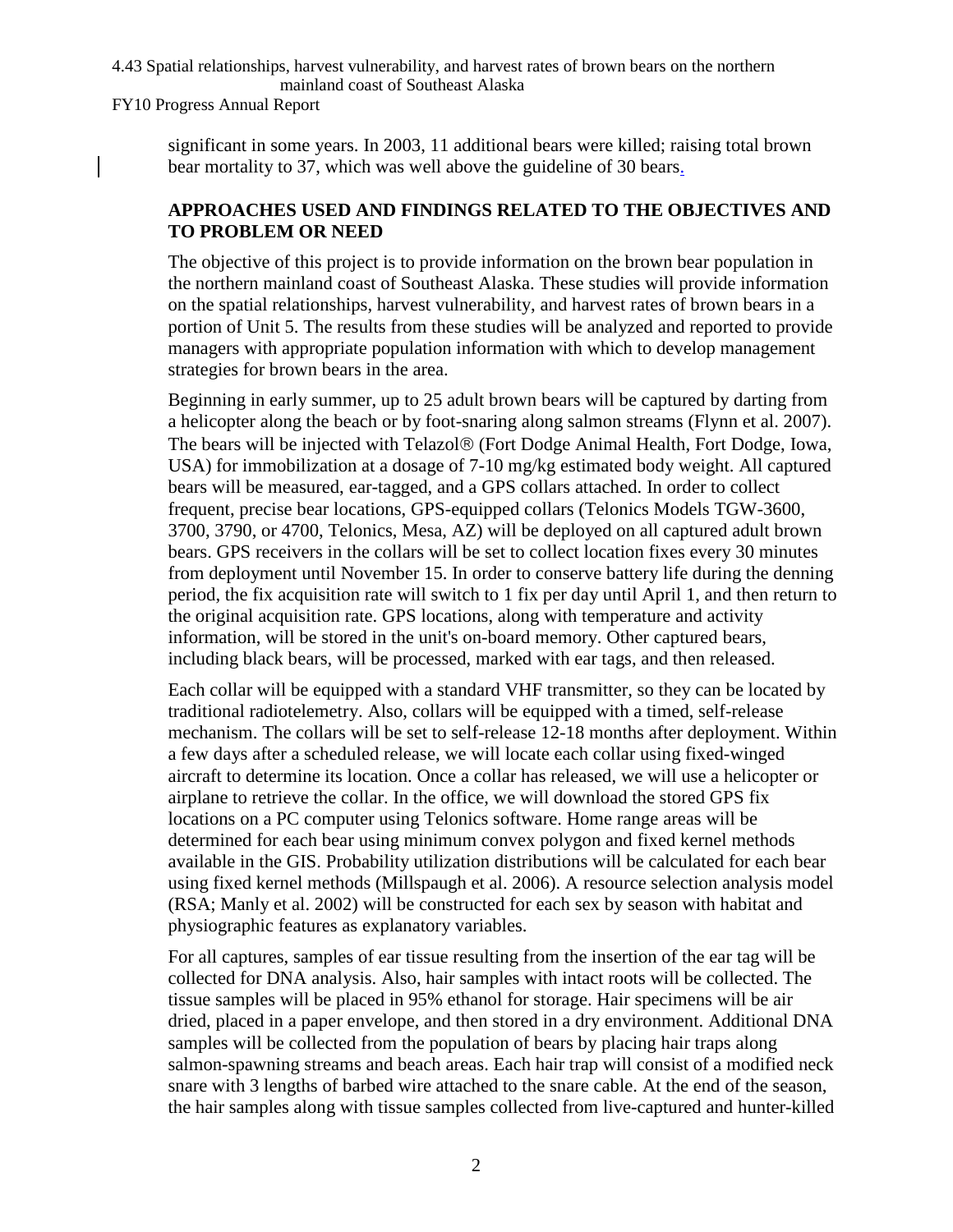#### 4.43 Spatial relationships, harvest vulnerability, and harvest rates of brown bears on the northern mainland coast of Southeast Alaska

FY10 Progress Annual Report

bears will sent to a commercial genetics laboratory (Wildlife Genetics International Lab, Nelson, BC; WGI) for individual bear identification using DNA microsatellite markers. Harvest rate will be estimated using a closed population model in Program MARK. The live-capture and hair-snare samples will be our marked sample and hunter-harvested bears our recaptures.

## III. **MANAGEMENT IMPLICATIONS**

None yet.

# IV. **SUMMARY OF WORK COMPLETED ON JOBS FOR LAST SEGMENT PERIOD ONLY** *.*

JOB/ACTIVITY 1: Capture bears, deploy GPS radiocollars

**Accomplishments:** We captured 12 brown bears in Unit 5B and deployed 10 GPS collars on them. In Unit 5A, we caught and deployed GIS collars on 11 brown bears.

JOB/ACTIVITY 2: Collect DNA samples

**Accomplishments:** We collected DNA from the live-trapped brown bears (22).

## **V. PUBLICATIONS**

None.

# VI. **ADDITIONAL FEDERAL AID-FUNDED WORK NOT DESCRIBED ABOVE THAT WAS ACCOMPLISHED ON THIS PROJECT DURING THIS SEGMENT PERIOD**

None.

## VII. **RECOMMENDATIONS FOR THIS PROJECT**

We are ready for 2nd year of field work.

## **Literature Cited**

- Flynn, R.W., S.B. Lewis, L. Beier, and G. Pendleton. 2006. Abundance, spatial relationships, and transboundary movements of brown bears on the Mainland Coast of Southeast Alaska. Unpublished progress report. Division of Wildlife Conservation, Alaska Department of Fish and Game, Douglas.
- Flynn, R.W., S.B. Lewis, L. Beier, and G. Pendleton. 2007. Brown bear use of riparian and beach zones on northeast Chichagof Island, Southeast Alaska. Unpublished final report. Division of Wildlife Conservation, Alaska Department of Fish and Game, Douglas.